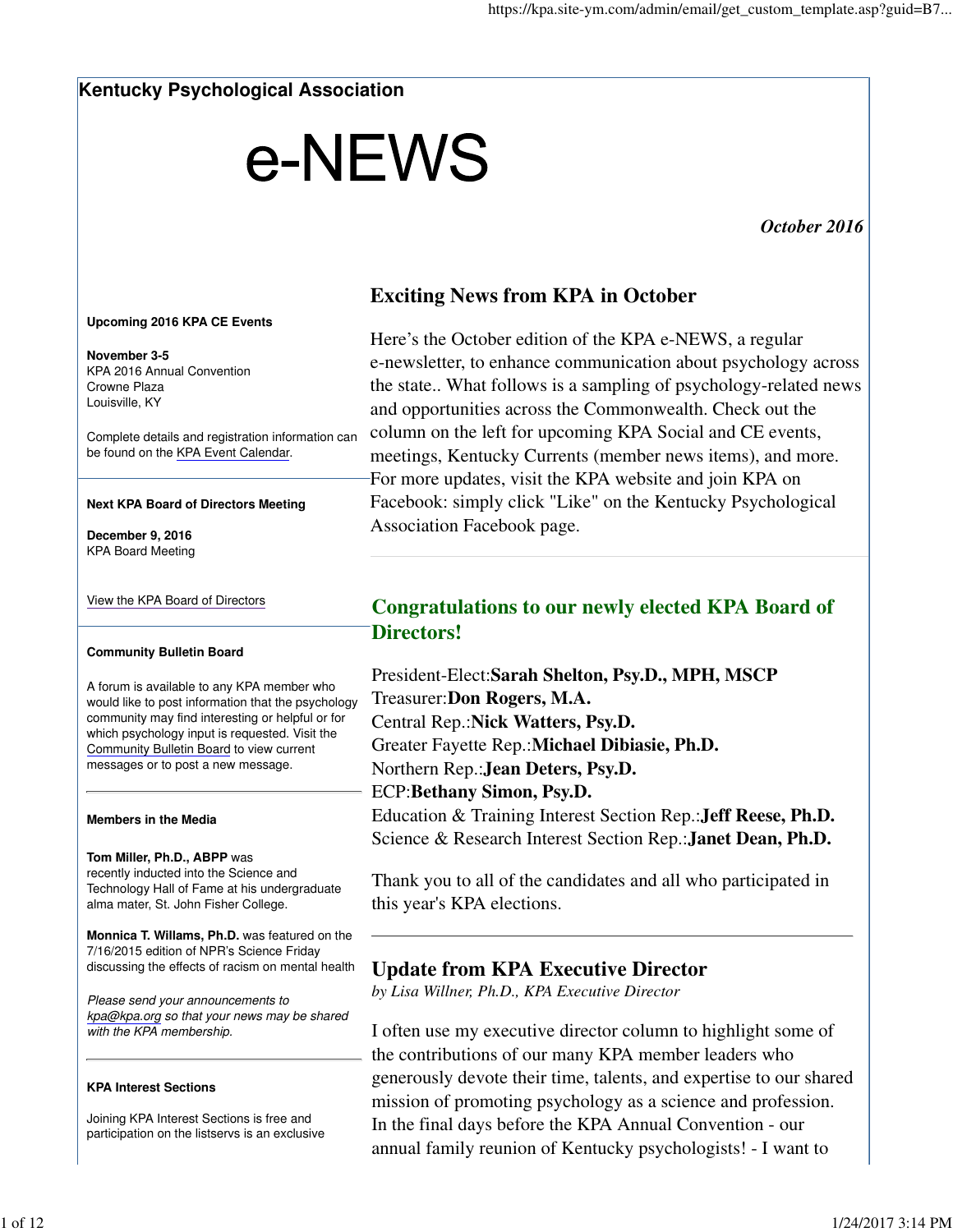member benefit. Many ideas, resources, and requests for treatment recommendations and other opportunities flow through the KPA listservs daily. Here is an excerpt from a post on the KPA Clinical listserv: "Thank you to everyone who shared their experiences with me. I was quite surprised at the variability of your responses.....Nice to have a community to call on for advice when such situations arise!" If you want to expand your resources and deepen your own sense of community within KPA, visit the KPA Interest Section webpage for instructions on how to join a KPA Interest Section.

**Interest Section Details** Listserv Details



KPA has always been an organization that works to be inclusive of all psychologists in the state. Kentucky Psychological Association is officially on the popular social networking site, Facebook.com, and currently has over 700 "friends". All you need to do to join the Kentucky Psychological Association on Facebook is to

use my column space to give shout-outs to three amazing people whose work may otherwise go unnoticed and underappreciated.

Focusing on the KPA Central Office, a tremendous thank you to KPA's Operations Manager, **Joy Kaplan**. Although Joy has been with us for just over a year and a half, she has invested so much of herself into the position and has been such a thoughtful steward of KPA's resources and ambassador of the organization, that it's almost hard to remember a time when she wasn't here, working till all hours, managing the smallest details, and thinking big thoughts about next steps for making KPA more responsive and efficient. Beyond the strong work ethic and skills that Joy brings to her position, I appreciate and enjoy her as a most companionable office mate!

As for **Sarah Burress**, well... what can I say?! In an unforeseen turn of events KPA has, for the second year in a row, had an administrative assistant give notice and accept a new position just days before our Annual Convention. And for the second year in a row, Sarah has come to Central Office's rescue! Sarah brings a wealth of experience, a deep knowledge of KPA's inner workings, great humor and enthusiasm, and a profound sense of commitment to KPA and our members. Sarah is beyond question an important member of our KPA family, and I know that you'll enjoy seeing her in action and catching up with her at Convention again this year. (She may be the one donning a superhero cape!)

KPA's office volunteer of the year is, without a doubt, Spalding doctoral student **Jenny Owens**. Jenny started out as a KPA volunteer at last year's Convention, and has been a loyal and reliable Central Office addition ever since. Jenny's services to KPA have included filing, data entry, proofreading and editing, organizing other volunteers, creating documents, helping with a number of KPA events, finalizing the Annual Report.... In short, if it's something that happens in the KPA office, then Jenny has helped to make it happen. Her gentle humor and calm efficiency have been gifts to us throughout the past year. Jenny will be volunteering with us for all three days of Convention - I hope you have a chance to meet her!

Hoping to see you at Convention!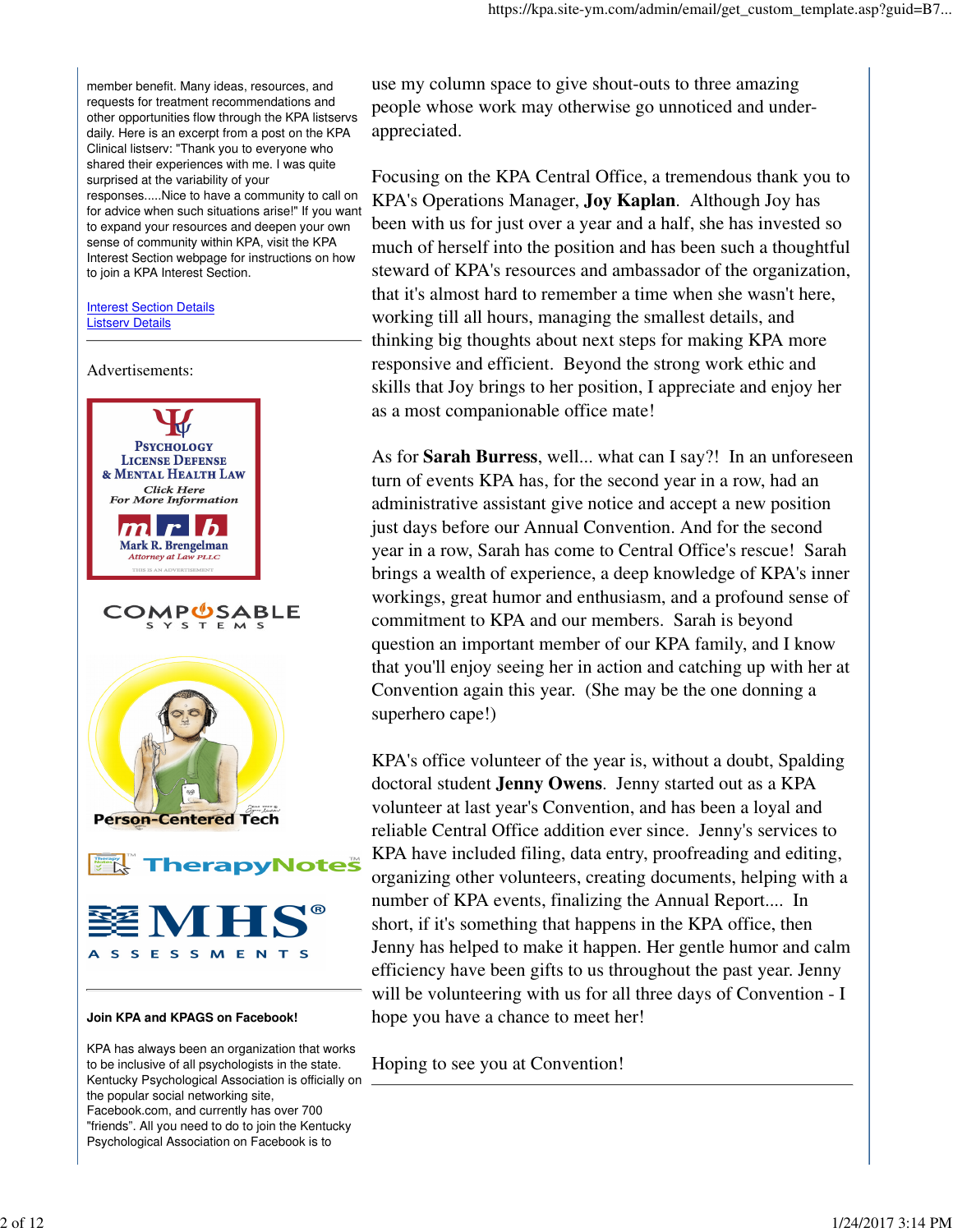select the "Like" button after finding our group on Facebook. Please be sure to search for "Kentucky Psychological Association "and review the KPA Social Media/Forum Policy. The KPA Graduate Students (KPAGS) are also on Facebook!Stay up to date with the latest KPAGS news and communicate with other psychology graduate students from around the state! Click here to join KPAGS on Facebook: https://www.facebook.com/MyKPAGS

#### **Advertise in the KPA e-Newsletter!**

The bi-monthly editions of the KPA e-Newsletter, are distributed to over 1100 KPA members. The eNewsletter is sent via blast email at the end of Feb, April, June, Aug, Oct, and Dec with submissions accepted at any time. Complete information and pricing details are available on the KPA Advertising webpage.

#### **Support KPA During in 2016 via Shopping on Amazon.com**

You can support KPA when shopping on Amazon by clicking the Amazon link on the main KPA website as a first step in making purchases on Amazon.com. Up to 3% of every purchase made on Amazon when you click their link on the main KPA website benefits KPA.

## **The Easiest Way to Accept Payments**

The Kentucky Psychological Association is pleased to offer member merchant accounts credit and debit card processing for your practice. A merchant account provides your clients with a convenient and immediate payment option and makes it easy for them to pay you for your services. Accept payment for consultation fees, counseling sessions and insurance co-pays. With a merchant account, you can:

•Accept Visa, MasterCard, Discover & AMEX. •Control cash flow & increase business. •Save up to 25% off standard bank fees. •No contract or annual fees. •No cost to transfer services - call to compare!

The process is simple. Begin accepting payments today! Call 866-376-0950 or visit www.affinipay.com/kpa.

## **KPA Home Study Series Opportunities**

Under revised KRS CE regulations, you can now earn up to 12 credits per licensure cycle for home study courses. See what KPA has to offer...

Integrating Psychology and Primary Health Care: Psychologists and Physicians as Collaborators-2015 Webinar Series Recordings

# **Kentucky Psychological Foundation News**

**Congratulations to the 2016 KPA Annual Award Winners:**

Psychologist of the Year: **William W. Stoops, Ph.D**. Distinguished Career in Psychology: **Martha Wetter, Ph.D.** Jack Runyon Community Service Award: **Dong(Dan) Y. Han, Psy.D.**

Schuster Advocacy Award: **Jennifer Price, Ph.D.** Distinguished Public Service Award:**Representative Rick Rand**

Distinguished Public Service Award: **Senator Ralph Alvarado** Friend of Psychology Award: **Theodore T. Myre, Jr.** Multicultural Professional Development Award: **Shambra**

## **Mulder, Ph.D.**

Multicultural Professional Development Award, Student Category: **Gabriella Puleo, M.S.**

We will honor these distinguished individuals at the Annual Awards Luncheon held Thursday, November 3, 2016 during the KPA Convention at the Crowne Plaza in Louisville.

## **Prevention and Awareness**

*Jennifer L. Price, PhD*

The Georgetown College women's volleyball team organized a Suicide Prevention and Awareness themed match for their biggest game of the season this year. The game was held on September  $22<sup>nd</sup>$  and over 350 people attended. GC volleyball seniors, Courtney Grafton and Ashlee Howe, organized the event in honor of individuals they have lost to suicide.



Public education campaign coordinator and Kentucky Psychological Foundation board member, Dr. Jennifer Price, provided information to spectators about suicide, depression, and mental illness. She and Courtney both spoke about the importance of positive health behaviors and how to decrease the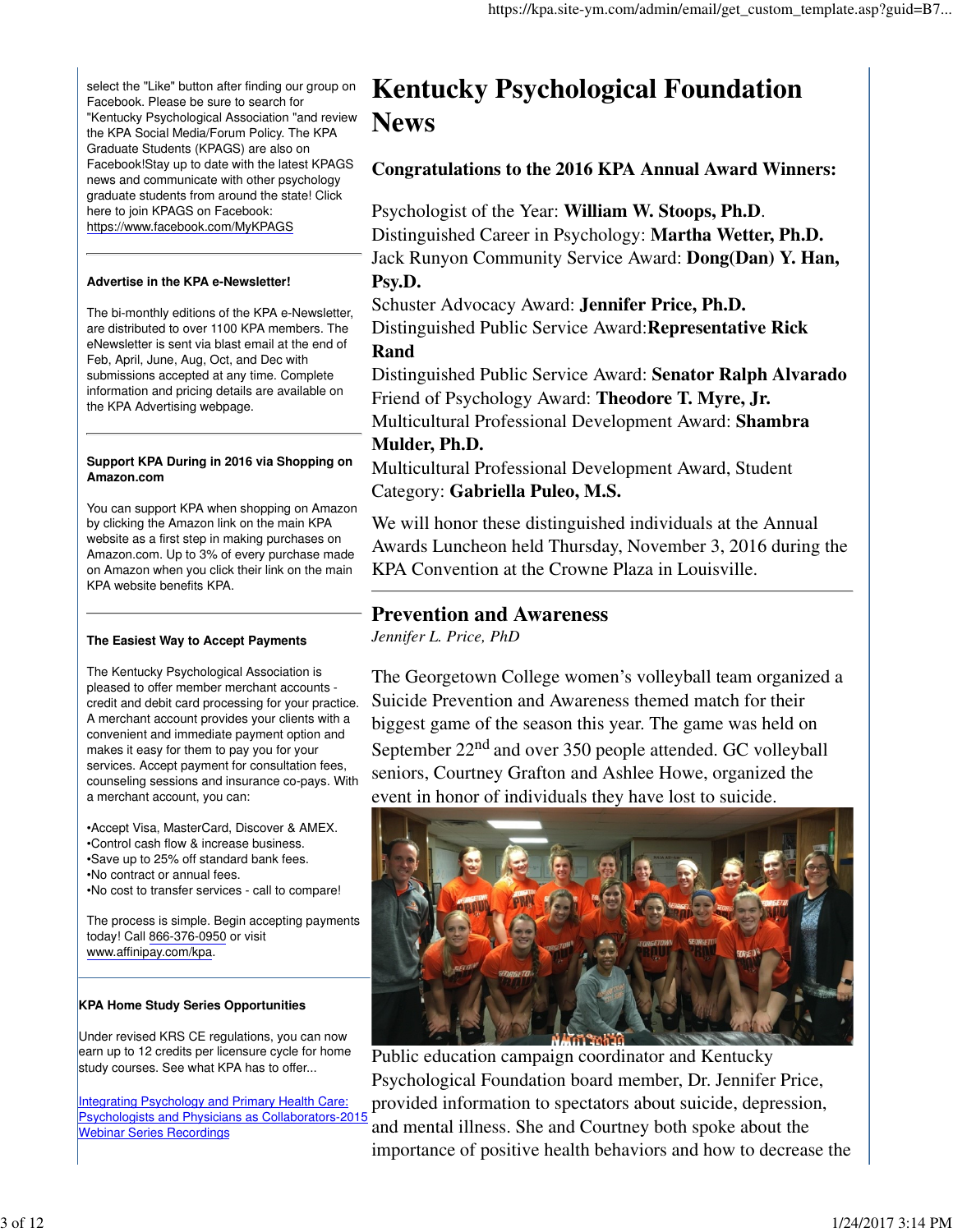#### Helping Students Make Psychology Work for Them

#### Working Together Toward Recovery

KPA Diversity Conference - Cultural Connections: Competence, Quality, and Equity in Mental Health Care

Exploring Attachment: Clinical Insights Across the Life Span, Seasons 1&2

Religion, Spirituality, and Clinical Practice Webinar **Home Study Series** 

View the KPA Home Study Page for additional options.

**Thank you to our Convention Sponsors!**

stigma of mental illness. All proceeds from the game, bake sale, and the GoFundMe campaign leading up to the game went to support the Kentucky Psychological Foundation whose mission is to build a psychologically healthy Kentucky. The GC women's volleyball team raised over \$2000 to support KPF and its efforts to reduce the stigma of mental illness.

## **National Depression Screening Day Event**

*Shelby Burton, Student Member of the KPF Public Education Committee*



Brian Belva, Shelby Burton, and Dr. Norah Chapman

In honor of Mental Illness Awareness Week, and in particular recognition of National Depression Screening Day on October 6th, KPA's Public Education Committee held an event at the Kroger on 28th and Broad in West Louisville. Brian Belva, Shelby Burton, and Norah Chapman, the committee members located in Louisville, organized a tabling event outside of the grocery store, speaking with the general public, offering free depression screeners, and advertising APA-related materials pertaining to depression, anxiety, andsuicide. As one of the members of the committee is a doctorate student at the University of Louisville, many other students joined in on the project, including Marie Coma, Maame Safowaa Geary, Laura Hammer, Brooks Harbison, Luke Huckaby, Leah Richmond, and Danielle Wakaba. To take even further action, the students used this event as an opportunity to promote free counseling services at their university-run Cardinal Success Program located at the NIA Center, just next door to where the event took place. Overall, the event was quite successful, with over 25 referrals, 30 depression screeners, and 75 visitors in the four-hour time span.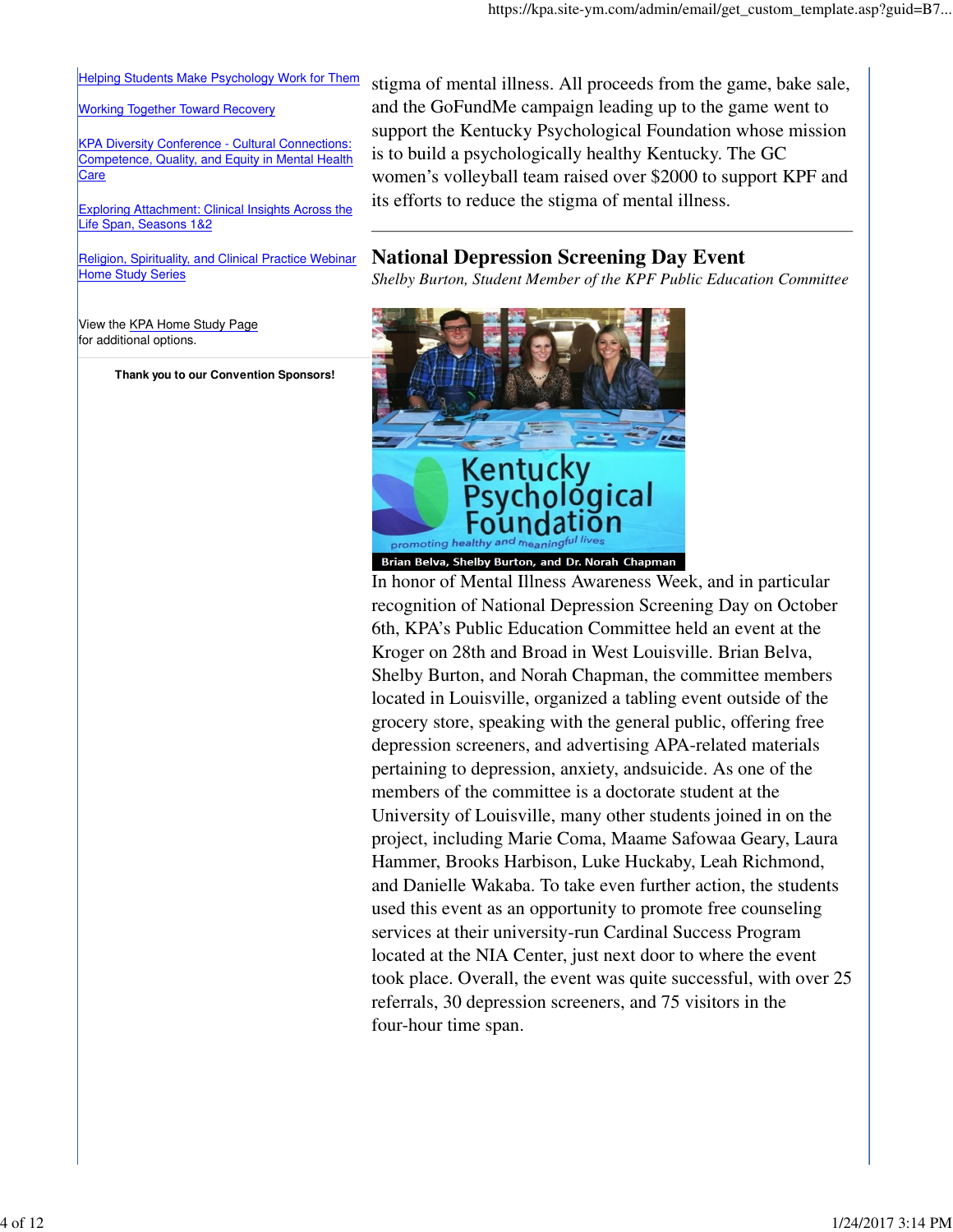



## **Telepsychology Within and Across State Boundaries** *By Laurie Grimes, Ph.D., Director of Professional Affairs*

For several years now, telepsychology has been an emerging field of practice. Telepsychology refers to the provision of psychological services using telecommunication technologies (e.g., telephone, mobile devices, interactive videoconferencing, email, chat, texting, and internet sites including blogs and social media), which can be synchronous (i.e., real time videoconferencing or telephone) or asynchronous (i.e., email, online sites). Telepsychology has been touted as a new modality for accessing hard-to-reach populations such as those in rural settings or those with limited mobility or transportation options that restrict their access to behavioral health care. Studies have shown that the effectiveness of telepsychology services is on par with in-person care across many populations, disorders, and settings. While the utility of telepsychology may be an easy sell, the nuts and bolts of delivering services this way can be complicated. Informed consent, confidentiality, practitioner competence, secure (i.e., HIPPA compliant) platform, patient risk, reimbursement, and standards of care are some of the many practice issues that need adaptation in a telehealth format, but interjurisdictional issues are some of the stickiest matters to resolve.

To address the barriers to practicing across state lines (e.g., psychologist in Kentucky, client in Tennessee), which introduce a host of concerns regarding licensure and oversight, the Association of State and Provincial Psychology Boards (ASPPB) is pursuing interjurisdictional compacts. The ASPPB's Psychology Interjurisdictional Compact (PSYPACT) was created to facilitate "telehealth and temporary in-person, face-to-face practice of psychology across jurisdictional boundaries" in order to increase access to care and facilitate continuity of care when clients travel or relocate while ensuring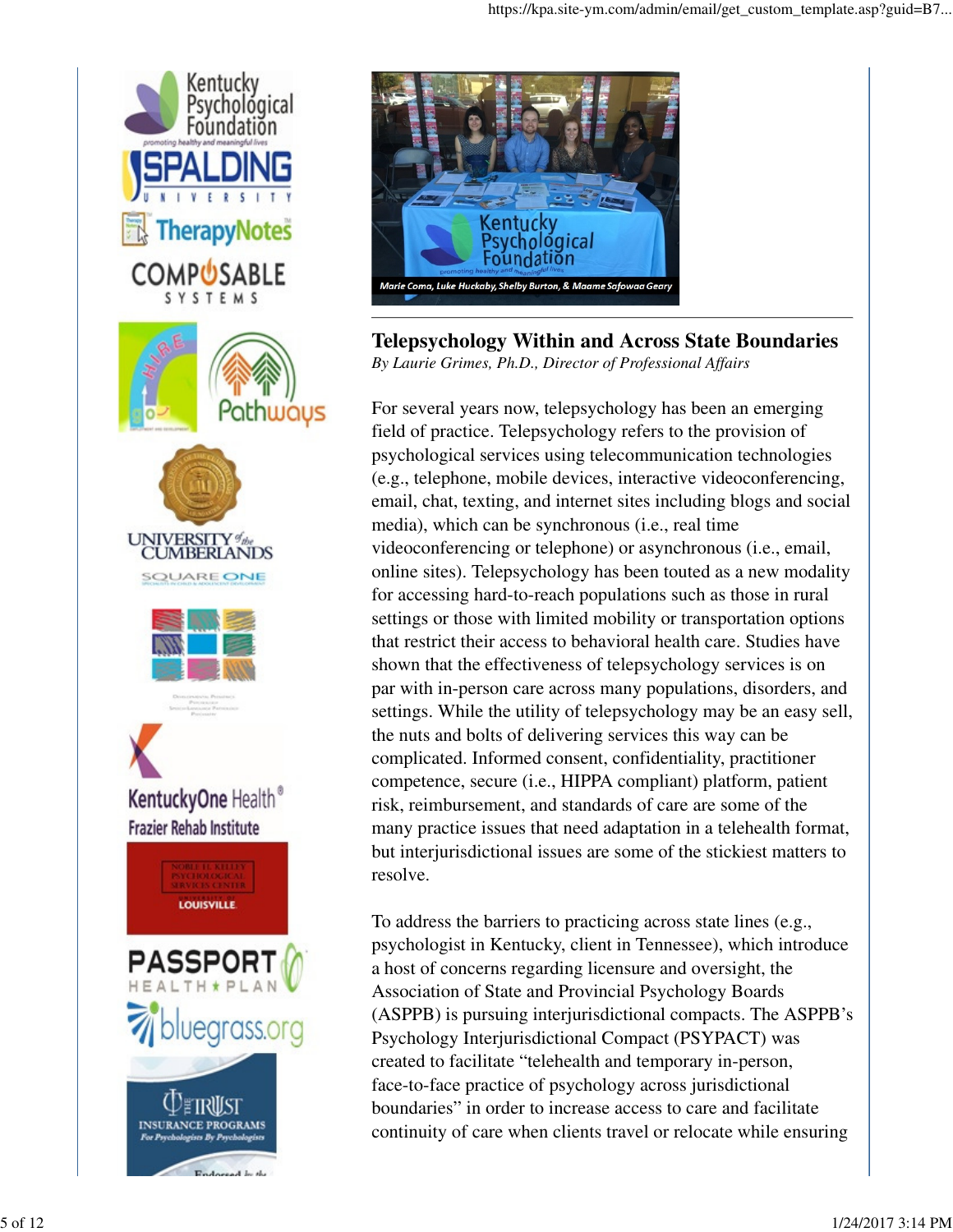consumer protection. These cooperative agreements between participating states are exceptional because the provisions of the compact take precedence over conflicting state laws. Though PSYPACT was approved by the ASPPB board in early 2015, it will not be operational until seven states enact PSYPACT legislation. Once enacted, licensed psychologists in participating states will apply for ASPPB certificates to practice telepsychology in PSYPACT states. Arizona is on the vanguard of telepsychology as the first state to enact PSYPACT legislation; many other states have legislation planned for the 2017 legislative sessions. Implementing PSYPACT requires legislative action and collaboration between licensing boards and state psychological associations. In Kentucky, PSYPACT is being discussed within KBEP and KPA.

Even adding telepsychology services within state lines takes training and ample preparation to comply with state regulations, credentialing, insurance contracts, liability and malpractice considerations, and clinical ethics standards. Competence to provide face-to-face therapeutic services does not translate to delivering remote, technology-mediated services; practitioner competence includes clinical, cultural, and technological skills as well as awareness of communication and environmental considerations in the community being served. Reimbursement policies cannot be assumed to be the same either; Medicare's rates are comparable to in-person rate (within the specific allowances for telehealth services), but Medicaid varies by state, and private payers vary in coverage and rates by payer and by state. Kentucky has enacted telehealth coverage mandates that include psychologists as providers. Review the following links to Kentucky's statutes and regulations:

- 201 KAR 26:310. Telehealth and telepsychology**: http://www.lrc.state.ky.us/kar/907 /003/170.htm**
- **www.lrc.ky.gov**/**KRS**/**319**-00/**140**.PDF

For more information on telepsychology and PSYPACT see:

The APA telepsychology guidelines that have also been endorsed/approved by The Trust and ASPPB: http://www.apa.org/practice/guidelines /telepsychology.aspx

Ken Pope's website has a section on telepsychology that will have many helpful articles and resources: http://bit.ly /KenPopeTelepsychologyResources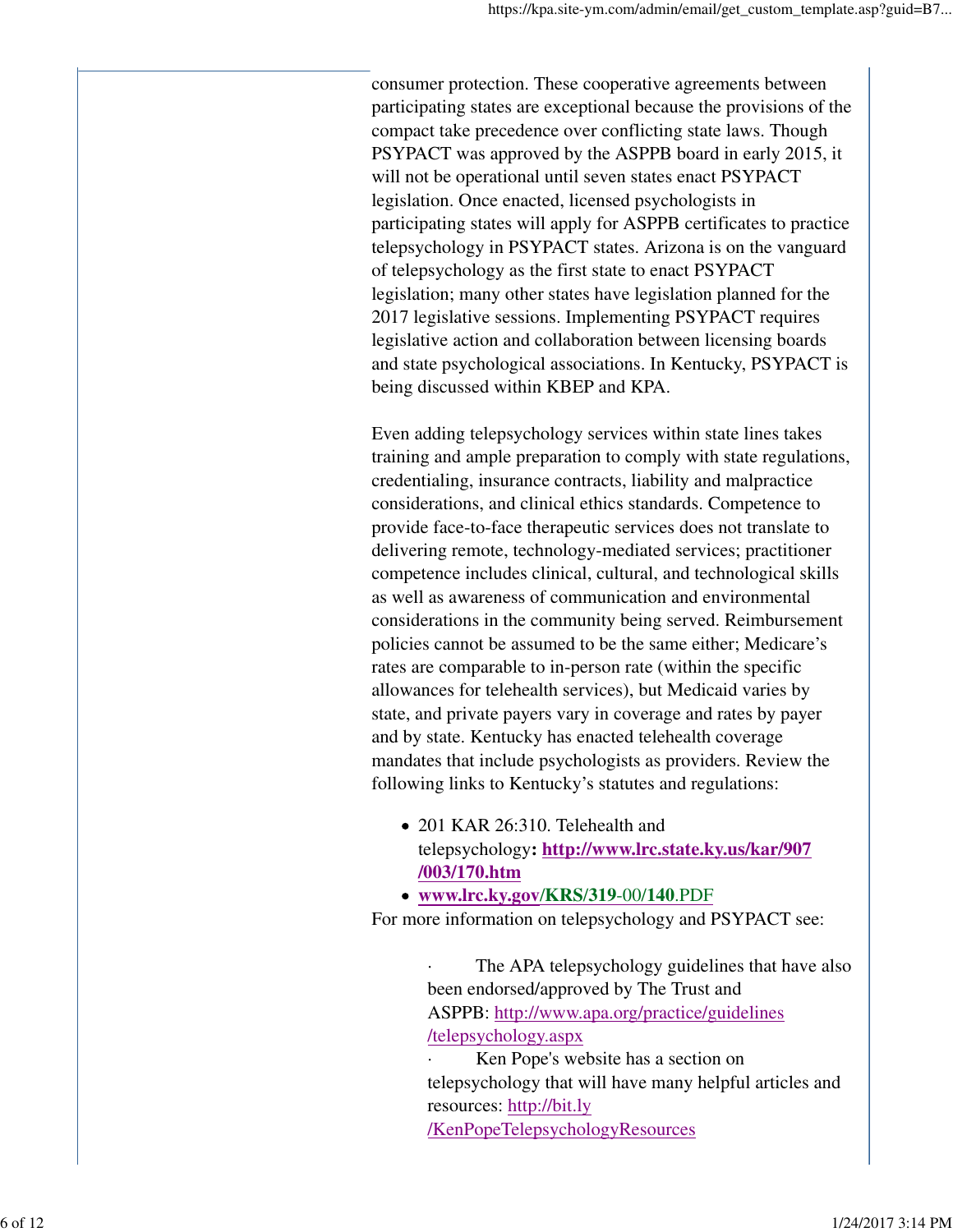This summer the AMA put out "Ethical" Considerations Prompt New Telemedicine Rules" (may be included on the Pope website).

Formal training can be accessed

at http://telehealth.org

- http://www.americantelemed.org/home
- Learn more about PSYPACT at **www.psypact.org**

## **KPA-Colleague Assistance Program**

*KPA Ethics Committee*

As mentioned in the September print edition of "Kentucky Psychologist," a referral service has been established for any psychologist in the state who seeks psychological services: the KPA-Colleague Assistance Program. To find out more about this service, go to:the website, www.kpa.org

Click on the KPA-CAP header

You will find inside the KPA-CAP Section:

-An overview with detailed information about CAPs in general and KPA-CAP in particular.

-KPA-CAP Provider Registration link.

Names of those who wish to become providers of psychological services to colleagues will be listed on this part of the website in the near future. Please consider becoming a provider, and use your talents to help fellow psychologists who would be aided by seeking assistance and support. Practitioners who have opportunities for the prevention or early intervention of stressors and life challenges can prevent or ameliorate professional stress, distress and even possible impairment. The KPA-CAP recognizes the unique occupational vulnerabilities of psychologists and the need to emphasize health and wellness. CAPs shift the tendency to view competency as an individual response to one where competence is rooted in community, which provides a resource for renewal, support, and sustainability.

Please consider becoming a provider with KPA-CAP. More information and updates will be forthcoming in future e-newsletters.

**Having the Most Difficult Conversation**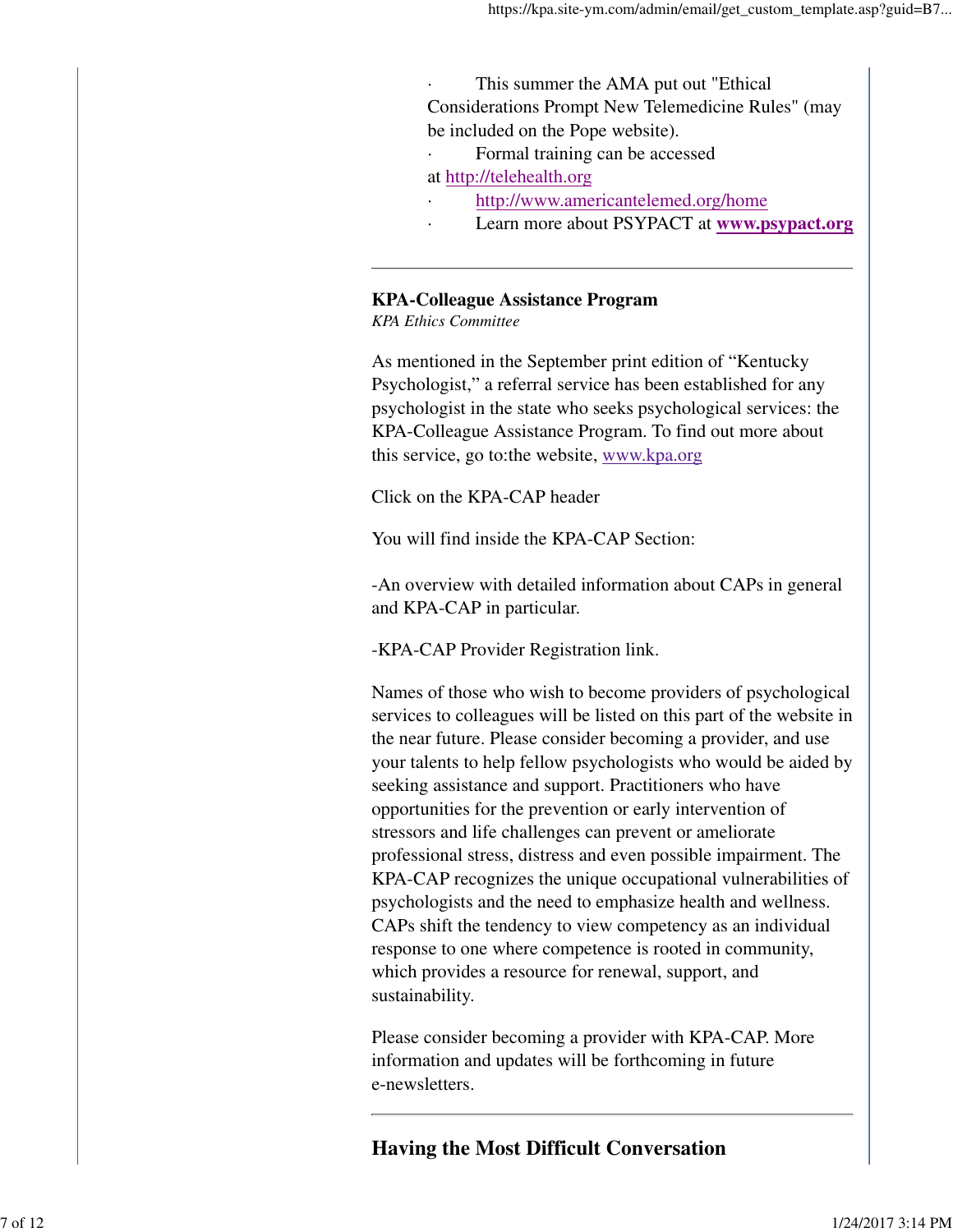*Kristin B. Webb, Psy.D. & Alexis T. Franzese, Ph.D., North Carolina Colleague Assistance Committee Members*

*[Previously printed in The North Carolina Psychologist Vol 65(3), 2013]*

*You work in a small private practice with two other psychologists, one doctoral and the other master's level. Over several weeks you overhear a client of the latter referring to him as "Dr. Smith." You worry that you can't say something without insulting your friend and business partner. Is it even a problem? Is it worth a potentially angry response?*

*A colleague who successfully manages her bipolar disorder has recently begun to share concerns regarding your work. She believes you have acted unethically on several occasions and describes in detail how your actions may be harming patients. She has extensive documentation of these details. She has mentioned that she would like for you to discuss her concerns with her, at length, and for you to ask forgiveness of your patients. You strongly believe that you have not acted unethically or harmed any of your patients in any way. Additionally, you suspect that her concerns are symptomatic of a manic episode. How can you get her to back off and stop telling you that you're unethical? Can you ask her if she is taking her medications? Can you suggest to her that she needs to return to treatment for her bipolar disorder?*

#### **If It's About a Colleague**

The APA Ethics Code is vague about how to deal with such ethical conundrums as a case of colleague who is exercising poor judgment or is distressed to the point that it interferes with his or her work, or who may be impaired.

As psychologists, we are enjoined to seek informal resolution. Although we are generally well trained about and accustomed to having difficult conversations with clients, we sometimes avoid having such conversations with colleagues. Our reluctance to approach a colleague might reflect a desire to maintain a professional and/or personal relationship, our own feelings about confronting others, or myriad other concerns.

The NCPA Colleague Assistance Committee offered a workshop on this topic in April 2012. Our presentation, from which this article is taken, is based on a review of research on this topic, on CAC members' experiences, and on comments offered by NCPA members.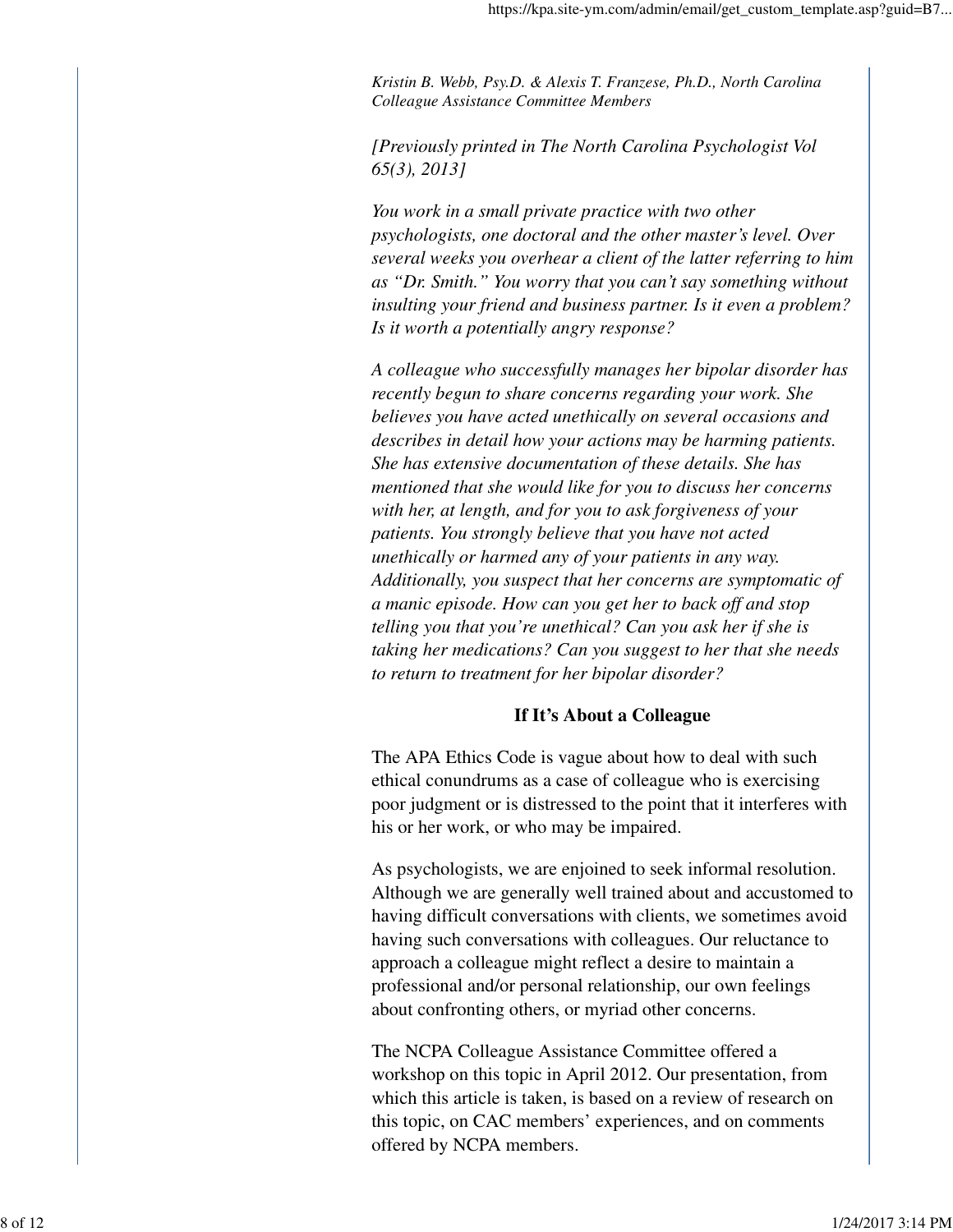If you're concerned about a colleague who appears to be in distress or is struggling with substance use or other potentially problematic behavior, the following guidelines may be helpful in considering whether and how to approach him or her.

- Consider why you are concerned. What are your motivations? Do you want to express concern, lecture, or punish or criticize? If you want to do anything other than express concern, stop.
- Pick the time and place—Make sure you have enough time for a roomy conversation, and enough privacy for both of you to feel comfortable. Don't attempt to engage a person when she or he is in an altered or clearly distressed state unless it's urgent.
- Don't feel the pressure of having to "know" if someone has a problem or not. If you're worried, that's worth a conversation. Start with affirming the connection between the two of you, whatever it is (i.e., "We've been friends for a long time…."), and talk in terms of "I'm concerned about you, not "I think you have a problem." Be prepared with specifics of times that have concerned you.
- Be ready with resources.
- Don't worry about scripting each word—The conversation is likely to be awkward yet may still be helpful.

If you are rebuffed and your colleague's behavior is of great concern, first remember that the person you care about has heard you, regardless of denial or defensiveness. However, if the behavior is dangerous and your colleague is unwilling or unable to address it, take it to the next level, which may mean consulting the CAC, the Ethics Committee, or the North Carolina Psychology Board. Remember, decisions about these situations need to be informed by the APA Ethics Code and relevant state and federal law.

## **…Or Topsy Turvy**

The complexities involved in us approaching a colleague with concerns also apply when we think about how to respond to a colleague who approaches with us with concerns about our behavior.

Express appreciation for the contact (even if you disagree with the facts or the opinion being expressed).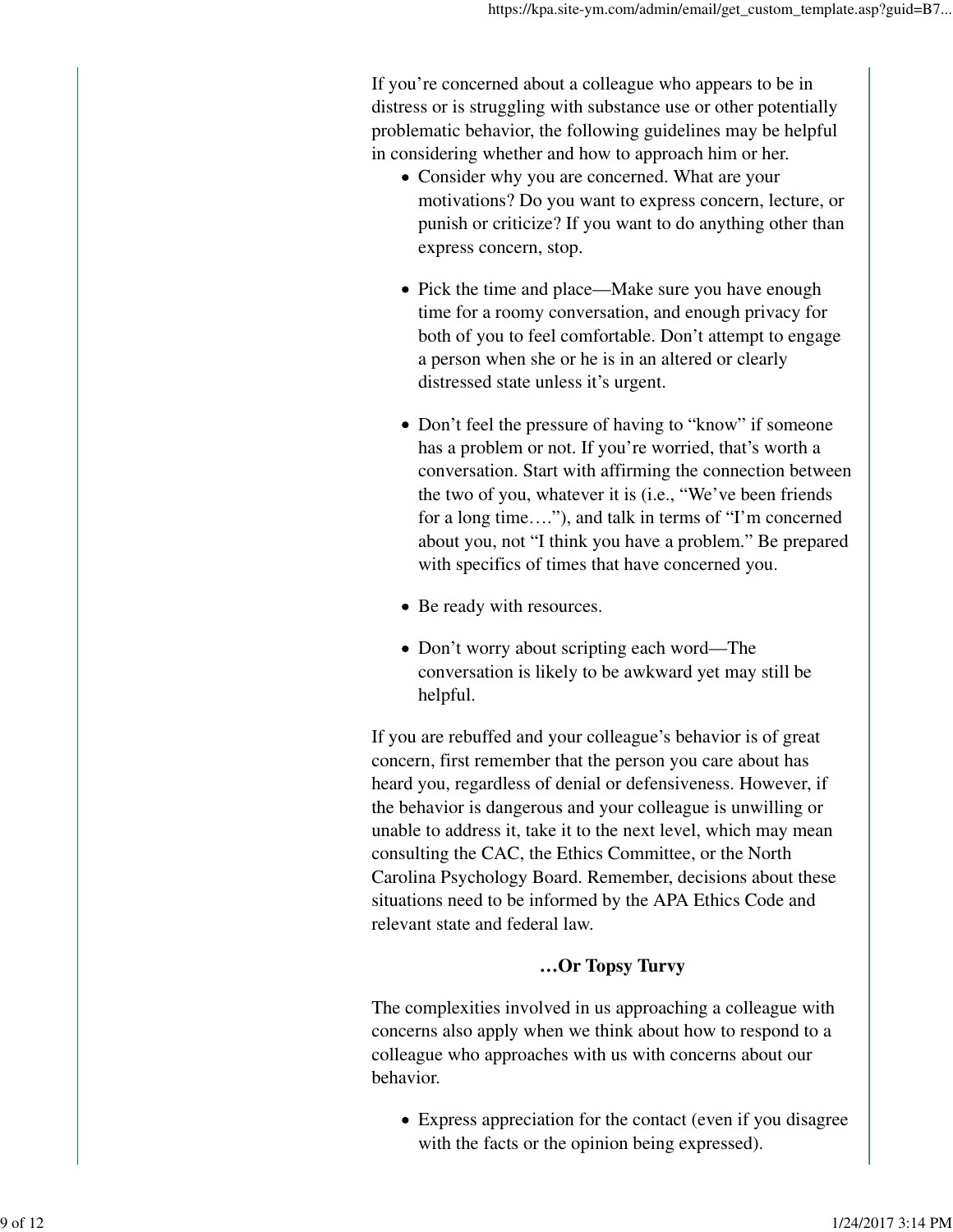- Recognize that it's most likely coming from a place of concern.
- Limit defensiveness and argumentativeness. Respond inquisitively rather than argumentatively (e.g., "What did you notice that caused discomfort?"; "What caused you to bring this issue to my attention now?")
- Use your listening skills to get a good understanding of the facts being presented.

Take time before responding, but do not ignore your colleague's approach and do respond to it eventually. Seek consultation. It is crucial to remember that this is a colleague's attempt at managing the issue informally which is ultimately for your benefit and in your best interest.

## **In Any Case**

In conclusion, the APA Ethics Code provides for both autonomy and responsibility. By allowing, and expecting informal resolution, the Ethics Code is respecting the competence and ability of psychology's professionals. Therein lies the responsibility to protect our discipline and profession and to care for our colleagues and those we serve.

*The APA Advisory Committee on Colleague Assistance (ACCA) seeks to promote the health and well-being of psychologists by providing resources to help them prevent burnout and to thrive and flourish in their personal and professional lives. It also seeks to help organizations in which psychologists work to promote their well-being. ACCA has a threefold mission:*

*1. To prevent and ameliorate professional distress and impairment and their consequences among psychologists.*

*2. To foster and provide resources via linkages to state associations to this end.*

*3. Thereby, to better protect the public. ACCA attempts to attain these goals in three ways: By promoting an understanding and acknowledgment of the unique occupational hazards of psychologists' work, supporting the development and maintenance of state level assistance programming, and encouraging appropriate linkages between state ethics committees, regulatory boards and assistance programs.*

By working in these areas, ACCA hopes to serve the interests of the public and the professional community. Resources to help psychologists and their professional organizations can be found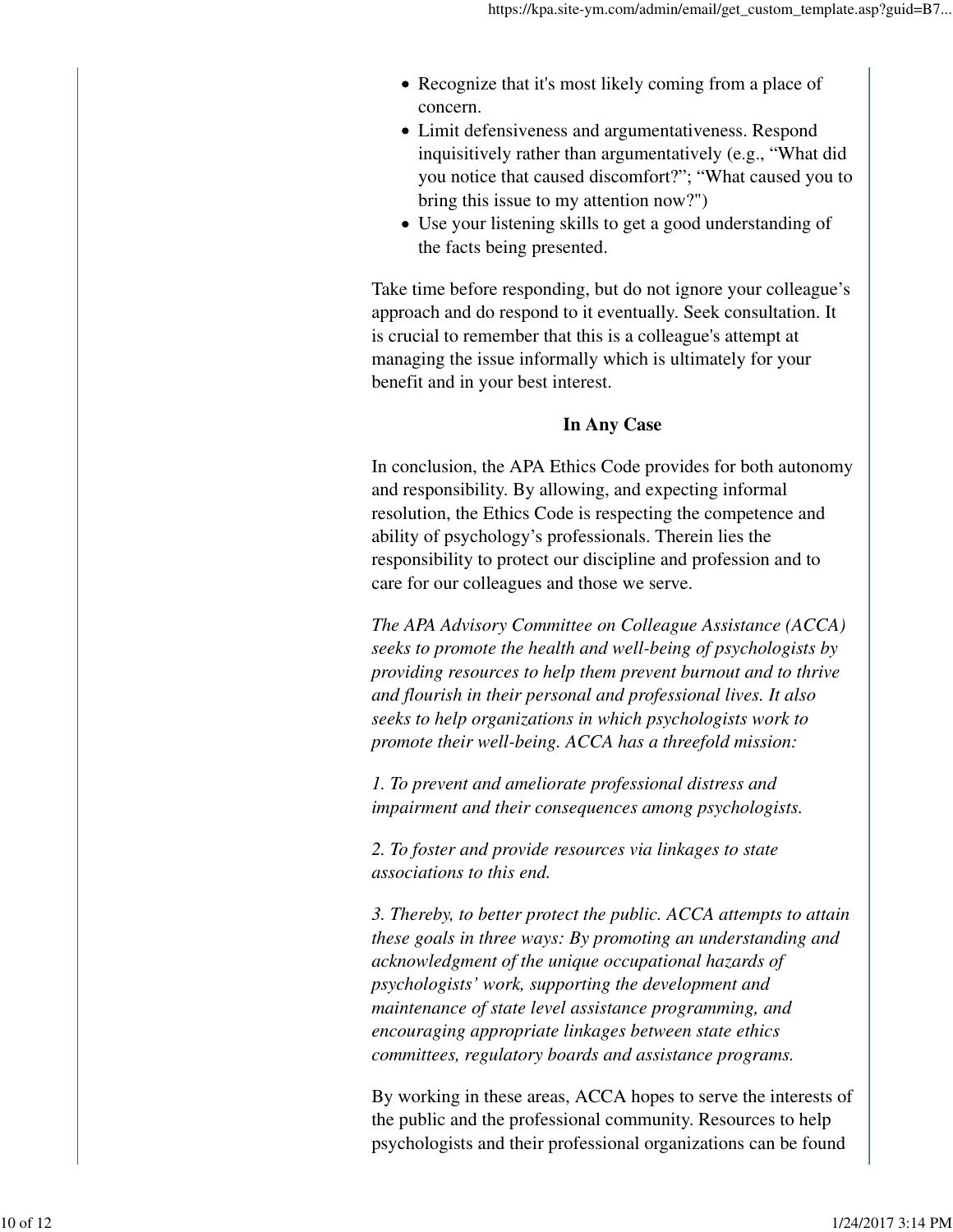on the ACCA web page: (http://www.apa.org/practice /leadership/colleague-assistance.aspx).

# **KPA-PAC**

The KPA-PAC is grateful to the following individuals, the inaugural donors, who generously made financial contributions to the Kentucky Psychological Association Political Action Committee (as of October 29 2016):

**Leadership Circle - \$1,000 and Over:** Virginia Frazier, Katrina McBride, Amanda Merchant **Platinum Level - \$500 to \$999:** Georgeann Brown, Lois Doan, Joseph Edwards, David Hanna, Brighid Kleinman & Eric Russ, Sarah Shelton, Tanya Stockhammer **Gold Level - \$250- \$499:** Pamela Cartor, Brandon Dennis, Jessica Beal Korhonen, David Olson, Felicia Smith, David & Kathy Susman, John Urey, Lisa Willner **Silver Level - \$100 - \$249:** Ericia Adams, Barbara Beauchamp, Michael Dibiasie, Allison From, Laurie Grimes, Tammy Hatfield, Paul Hager, Steve Katsikas, Tony Sheppard, Sharon Turpin, Charles Webb **Bronze Level – contributions of under \$100:** Candice Crowell, Susanne Rogers

## **KPA Member Benefits:**

**KPA CE Registry:** Never worry about trying to keep track of all those CE certificates again! When you join the KPA CE Registry, we take care of all the details (and headaches) for you. Click **here** to get started.

**Professional Issues Consultation** - KPA's Director of Professional Affairs, Dr. Laurie Grimes, is available to consult with KPA members concerning problems with third party reimbursement and will work with KPA members to bring these issues to the attention of insurers, regulators such as the KY Department of Insurance, and, in coordination with the KPA lobbyist, with legislators. She will also communicate as necessary with KY Board of Examiners of Psychology concerning legislative and regulatory issues which affect KPA membership and their ability to provide and be reimbursed for psychological services. Click here to fill out a request.

## **Clinical Psychology – Overview and Effectiveness**

PowerPoint courtesy of KPA Member Eric Russ, Ph.D., University of Louisville. Click here to access the Powerpoint presentation.

## **Post-Ferguson Resources for Coping, Learning, and Teaching**

Resources courtesy of the Georgia Psychological Association. Click here to access the webpage with listed resources.